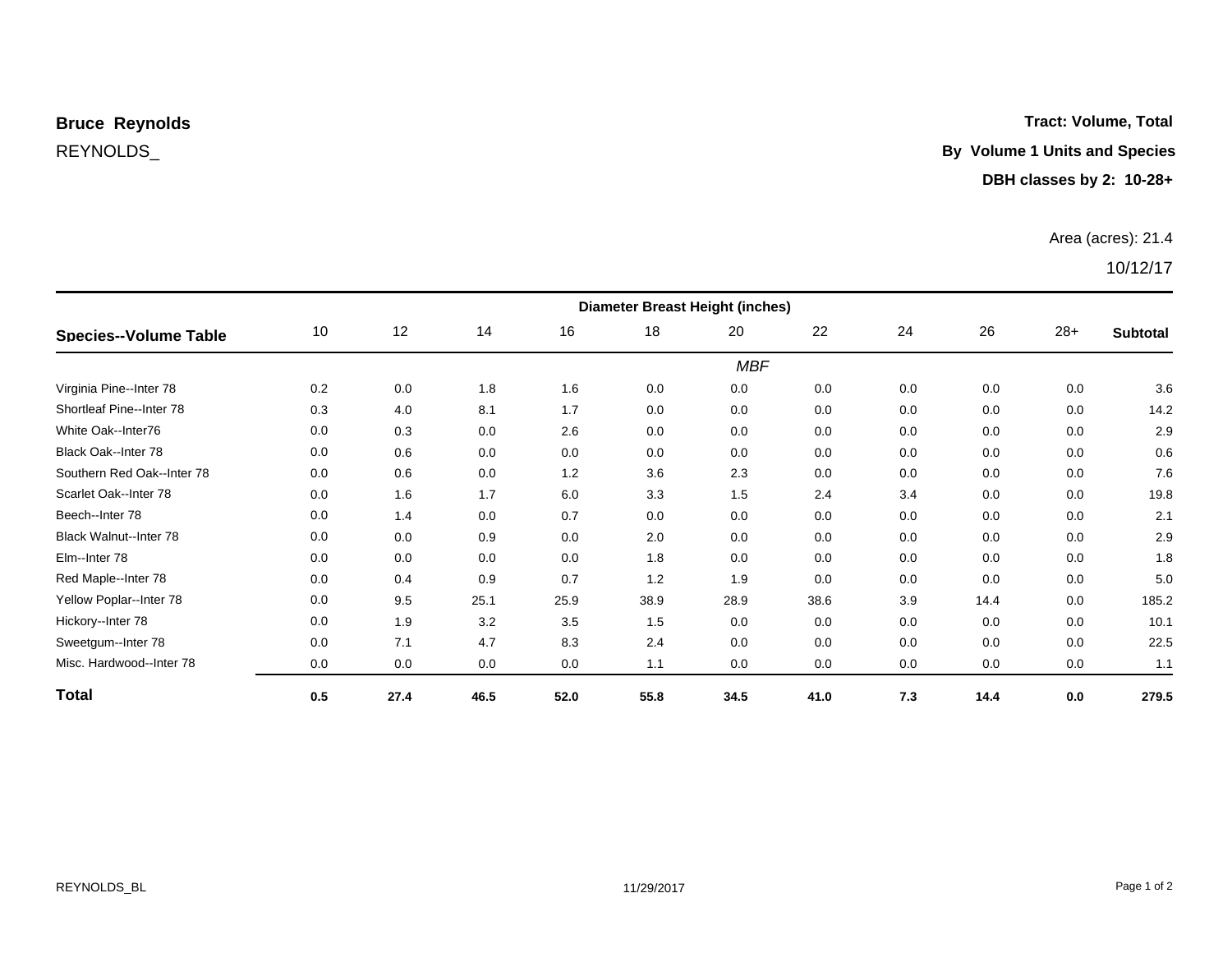### **Tract: Volume, Total**

## REYNOLDS\_ **By Volume 1 Units and Species**

#### **DBH classes by 2: 10-28+**

#### Area (acres): 21.4

| Species--Volume Table              | <b>Diameter Breast Height (inches)</b> |     |     |     |     |       |     |     |     |       |                 |
|------------------------------------|----------------------------------------|-----|-----|-----|-----|-------|-----|-----|-----|-------|-----------------|
|                                    | 10                                     | 12  | 14  | 16  | 18  | 20    | 22  | 24  | 26  | $28+$ | <b>Subtotal</b> |
|                                    |                                        |     |     |     |     | Cords |     |     |     |       |                 |
| Shortleaf Pine--RGO Cds, Feet to . | 1.2                                    | 0.0 | 0.0 | 0.0 | 0.0 | 0.0   | 0.0 | 0.0 | 0.0 | 0.0   | 1.2             |
| Scarlet Oak--RGO Cds, Feet to 4"   | 0.0                                    | 0.0 | 2.5 | 0.0 | 0.0 | 0.0   | 0.0 | 0.0 | 0.0 | 0.0   | 2.5             |
| Beech--RGO Cds, Feet to 4"         | 0.8                                    | 0.0 | 0.0 | 0.0 | 0.0 | 0.0   | 0.0 | 0.0 | 0.0 | 0.0   | 0.8             |
| Sourwood--RGO Cds. Feet to 4"      | 0.9                                    | 1.3 | 0.0 | 0.0 | 0.0 | 0.0   | 0.0 | 0.0 | 0.0 | 0.0   | 2.2             |
| Red Maple--RGO Cds, Feet to 4"     | 2.6                                    | 0.0 | 0.0 | 2.6 | 0.0 | 0.0   | 0.0 | 0.0 | 0.0 | 0.0   | 5.2             |
| Yellow Poplar--RGO Cds, Feet to 4  | 14.1                                   | 1.7 | 0.0 | 0.0 | 0.0 | 0.0   | 0.0 | 0.0 | 0.0 | 0.0   | 15.8            |
| Hickory--RGO Cds, Feet to 4"       | 3.4                                    | 0.0 | 0.0 | 0.0 | 0.0 | 0.0   | 0.0 | 0.0 | 0.0 | 0.0   | 3.4             |
| Sweetgum--RGO Cds, Feet to 4"      | 9.5                                    | 1.3 | 0.0 | 0.0 | 0.0 | 0.0   | 0.0 | 0.0 | 0.0 | 0.0   | 10.8            |
| <b>Total</b>                       | 32.4                                   | 4.3 | 2.5 | 2.6 | 0.0 | 0.0   | 0.0 | 0.0 | 0.0 | 0.0   | 41.7            |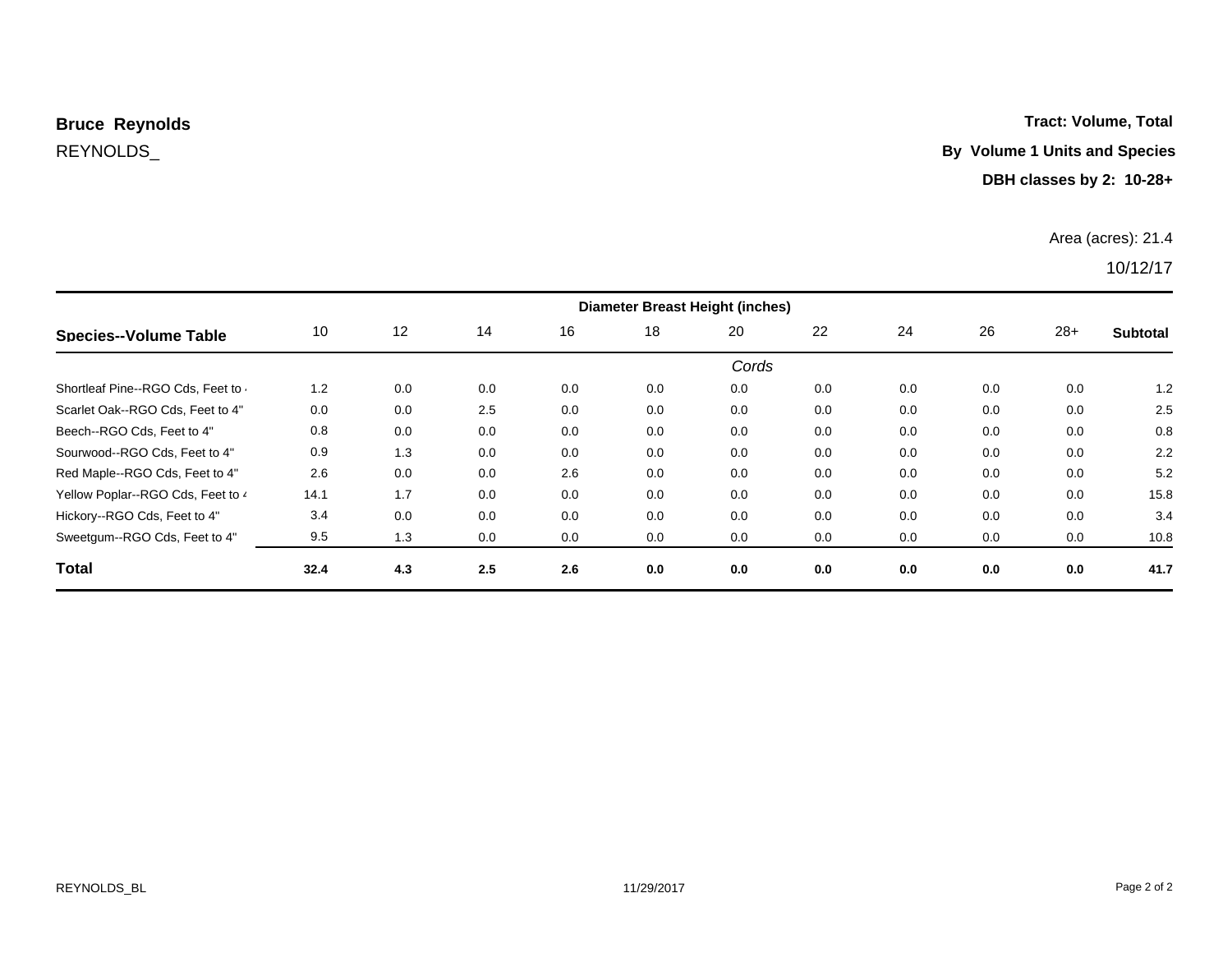#### **Tract: # of Trees, Total**

## REYNOLDS\_ **By Volume 1 Units and Species**

#### **DBH classes by 2: 10-28+**

#### Area (acres): 21.4

| <b>Species</b>       | <b>Diameter Breast Height (inches)</b> |       |       |       |       |            |      |      |      |       |          |
|----------------------|----------------------------------------|-------|-------|-------|-------|------------|------|------|------|-------|----------|
|                      | 10                                     | 12    | 14    | 16    | 18    | 20         | 22   | 24   | 26   | $28+$ | Subtotal |
| <b>Board Feet</b>    |                                        |       |       |       |       | # of trees |      |      |      |       |          |
| Virginia Pine        | 6.5                                    | 0.0   | 13.0  | 6.5   | 0.0   | 0.0        | 0.0  | 0.0  | 0.0  | 0.0   | 25.9     |
| Shortleaf Pine       | 6.5                                    | 38.9  | 45.4  | 6.5   | 0.0   | 0.0        | 0.0  | 0.0  | 0.0  | 0.0   | 97.2     |
| White Oak            | 0.0                                    | 6.5   | 0.0   | 13.0  | 0.0   | 0.0        | 0.0  | 0.0  | 0.0  | 0.0   | 19.4     |
| <b>Black Oak</b>     | 0.0                                    | 6.5   | 0.0   | 0.0   | 0.0   | 0.0        | 0.0  | 0.0  | 0.0  | 0.0   | 6.5      |
| Southern Red Oak     | 0.0                                    | 6.5   | 0.0   | 6.5   | 14.3  | 6.5        | 0.0  | 0.0  | 0.0  | 0.0   | 33.7     |
| Scarlet Oak          | 0.0                                    | 25.9  | 13.0  | 32.4  | 13.0  | 6.5        | 6.5  | 6.5  | 0.0  | 0.0   | 103.7    |
| Beech                | 0.0                                    | 19.4  | 0.0   | 6.5   | 0.0   | 0.0        | 0.0  | 0.0  | 0.0  | 0.0   | 25.9     |
| <b>Black Walnut</b>  | 0.0                                    | 0.0   | 6.5   | 0.0   | 6.5   | 0.0        | 0.0  | 0.0  | 0.0  | 0.0   | 13.0     |
| Elm                  | 0.0                                    | 0.0   | 0.0   | 0.0   | 6.5   | 0.0        | 0.0  | 0.0  | 0.0  | 0.0   | 6.5      |
| Red Maple            | 0.0                                    | 6.5   | 6.5   | 6.5   | 6.5   | 6.5        | 0.0  | 0.0  | 0.0  | 0.0   | 32.4     |
| <b>Yellow Poplar</b> | 0.0                                    | 111.5 | 155.6 | 105.0 | 120.6 | 66.1       | 71.3 | 6.5  | 20.8 | 0.0   | 657.4    |
| Hickory              | 0.0                                    | 25.9  | 25.9  | 19.4  | 6.5   | 0.0        | 0.0  | 0.0  | 0.0  | 0.0   | 77.8     |
| Sweetgum             | 0.0                                    | 90.7  | 32.4  | 38.9  | 6.5   | 0.0        | 0.0  | 0.0  | 0.0  | 0.0   | 168.5    |
| Misc. Hardwood       | 0.0                                    | 0.0   | 0.0   | 0.0   | 7.8   | 0.0        | 0.0  | 0.0  | 0.0  | 0.0   | 7.8      |
| <b>Total</b>         | 13.0                                   | 338.4 | 298.1 | 241.1 | 188.1 | 85.6       | 77.8 | 13.0 | 20.8 | 0.0   | 1,275.8  |